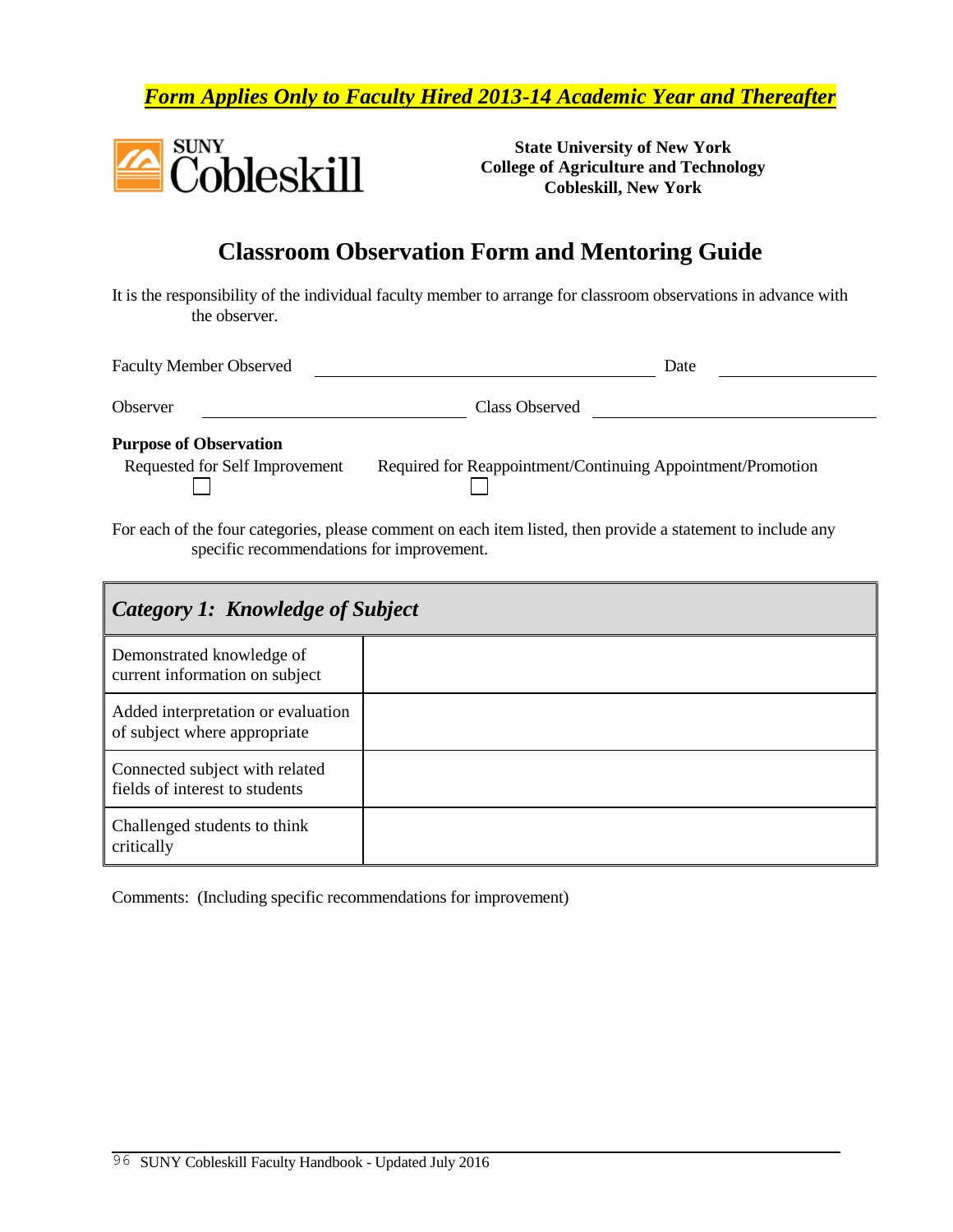| Category 2: Preparation                                                                |  |  |  |
|----------------------------------------------------------------------------------------|--|--|--|
| Stated objectives for class                                                            |  |  |  |
| Instructional materials and/or lecture<br>showed evidence of thoughtful<br>preparation |  |  |  |
| Class activities well-suited to class<br>objectives                                    |  |  |  |
| Illustrative examples pertinent to<br>course and student/interest abilities            |  |  |  |

Comments: (Including specific recommendations for improvement)

 $\overline{\phantom{a}}$  , and the contribution of the contribution of the contribution of the contribution of the contribution of the contribution of the contribution of the contribution of the contribution of the contribution of the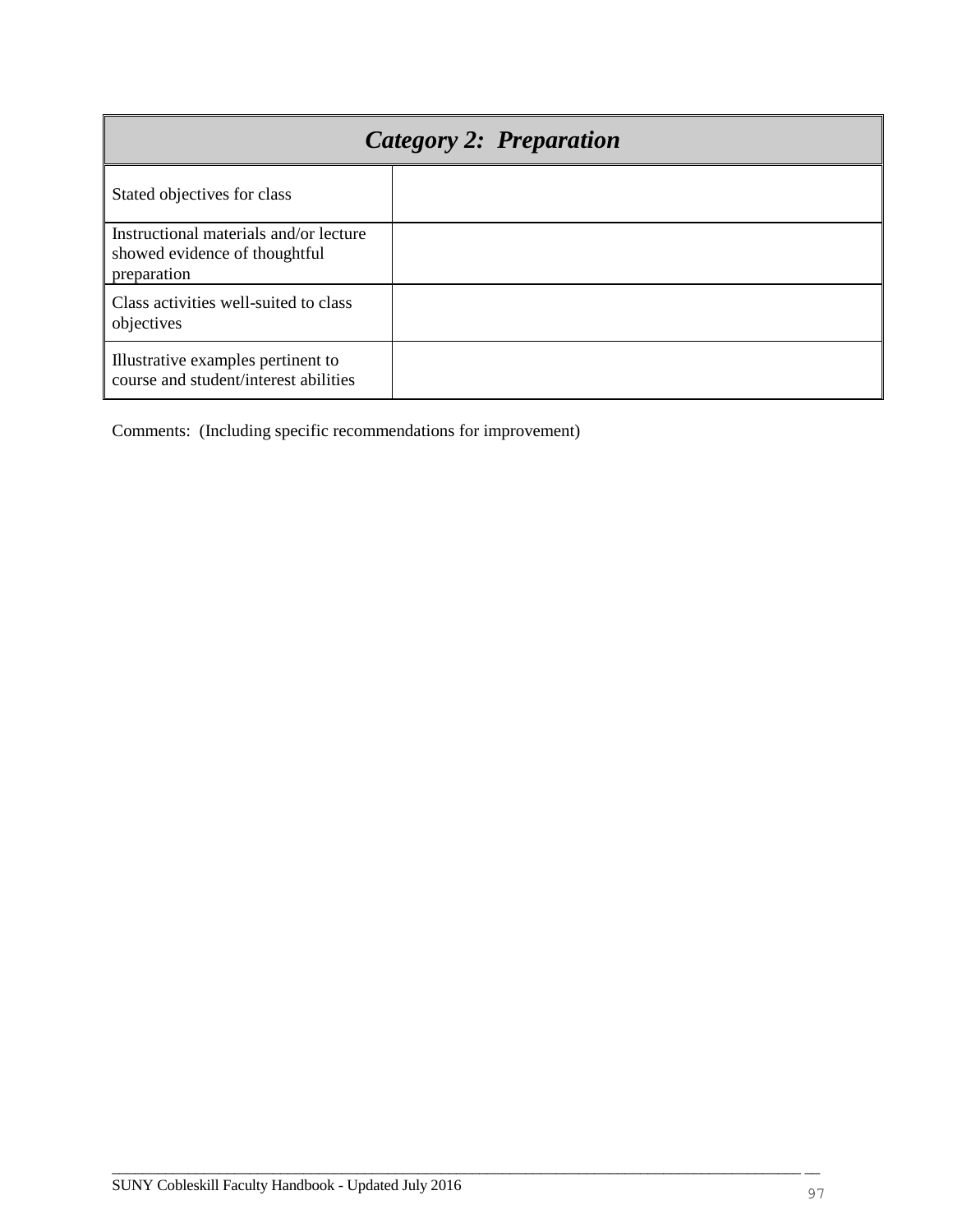|                                                                                    | <b>Category 3: Presentation</b> |
|------------------------------------------------------------------------------------|---------------------------------|
| Communicated effectively to class                                                  |                                 |
| Use of board or other appropriate<br>technology                                    |                                 |
| Exhibited positive attitude or<br>enthusiasm for subject/teaching                  |                                 |
| Coped well with distractions (i.e.<br>environment, room, equipment, class<br>size) |                                 |
| Brought class to appropriate and<br>timely conclusion                              |                                 |
| Assignments designed to promote<br>learning                                        |                                 |

Comments: (Including specific recommendations for improvement)